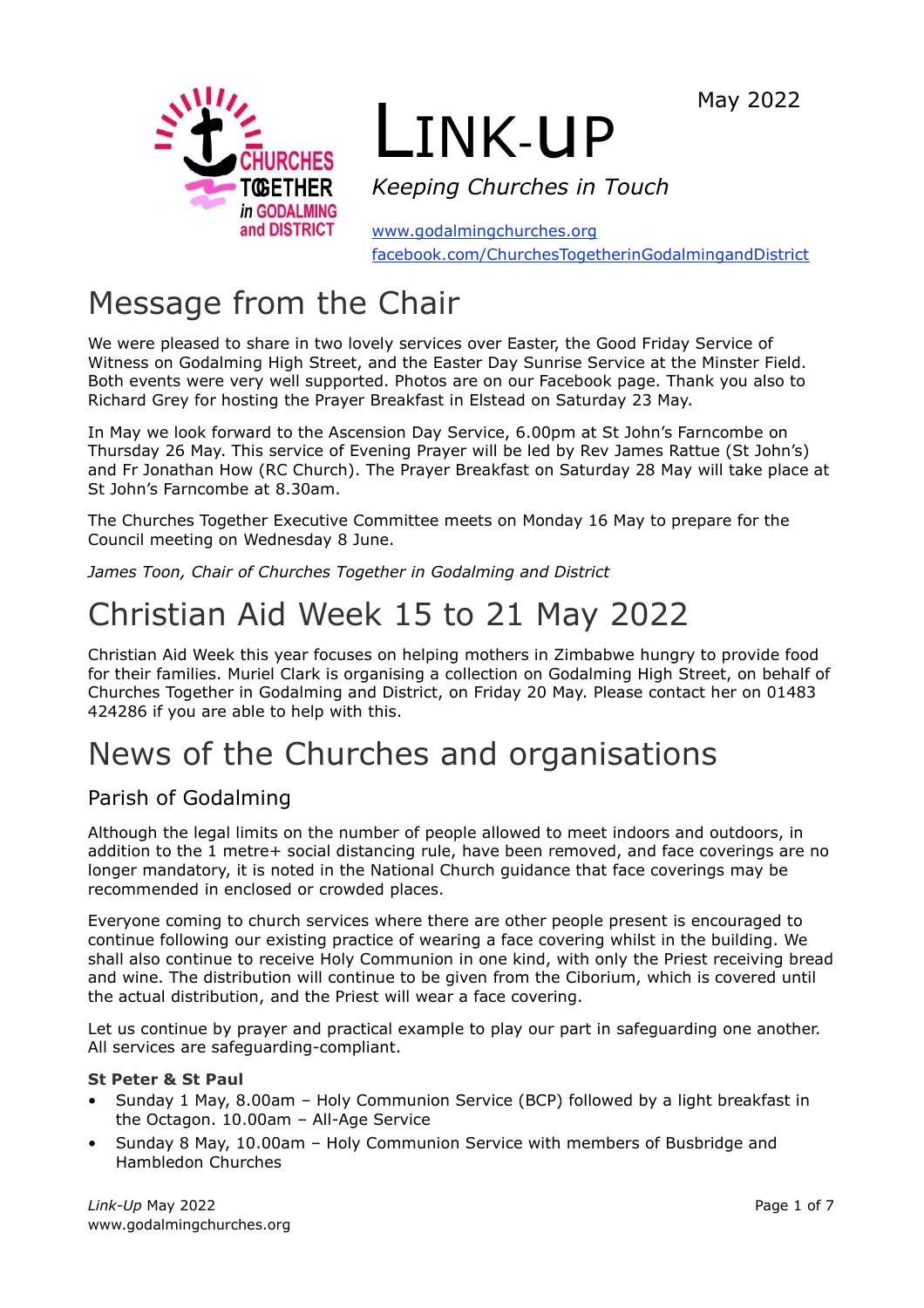- Sunday 15 May, 10.30am Contemporary Service at Busbridge Church **no services at St Peter & St Paul or St Mark's**
- Sunday 22 May, 10.00am Holy Communion Service
- Sunday 29 May, 10.00am Holy Communion Service followed by APCM.

Every Tuesday at 12.00pm, we offer a short, said Holy Communion service with a Thought for the Day homily.

#### *A Vision for Godalming*

Late last year, Bishop Andrew visited the PCCs of Busbridge, Hambledon and St Peter & St Paul (including St Mark's Church) and described a vison for Godalming where there would be a renewed and united focus on 'proclaiming afresh the Gospel of Christ'. He proposed the creation of a single parish rather than the three parishes we have today. The PCCs agreed to evaluate this challenge and so the concept of a possible Godalming Minster was born.

Godalming was once one of the original, ancient Christian Minster churches, which predate the formation of the United Kingdom. It used to be a Minster town with a significant Minster ministry of love, care, proclamation, teaching, worship, and presence.

A Minster Evaluation Steering Group has been formed with a view to proposing a recommendation to the PCCs in July. This group is chaired by David Wilkin and co-chaired by Canon John Harkin and Reverend Simon Taylor. Reporting to the Steering Group are six Working Groups, which will address key issues and undertake analyses to determine whether the Minster concept is viable at this time. The membership of each group has been posted in each of the four churches. The six groups are:

- Finance examining likely costs involved to expand mission does it make financial sense?
- Property looking at how existing properties could be best utilised/leveraged to further ministry needs.
- Services/Worship identifying the best pattern of services across four churches whilst still preserving individual congregational identity and worship style.
- Clergy focusing on mission and how we can reach out in love to all in Godalming Town; enhance clergy well-being, pastoral care and overall resourcing.
- 0 to 18 Years looking at how a Minster would impact youth and children's ministries across Godalming.
- Administration/Operations addressing how a Minster would be run efficiently and effectively.

Work continues apace on the Minster evaluation with the Steering Group and Working Groups continue to meet regularly.

We are grateful to have Reverend Richard Lloyd as a member of the Steering Group. Richard is the head of the Diocesan Mission Enabler Team and thus brings considerable experience to the discussion of expanding mission in Godalming.

#### *Children's ministry*

Sunday Club is an all-age group for children aged 3 years to 13 years. Our group meets during the 10.00am Holy Communion service in term time. We learn about the Bible with a combination and weekly variation of stories, chat, games, drama and craft. We finish each week in time to join our families in church as the children come up for a blessing during the sharing of communion. In order to keep us all safe, we will be wearing masks and keeping the room ventilated, and we therefore encourage the children to dress warmly during these colder months. For more details of our activities please contact Sarah Bryans at [godalming.church.office@gmail.com.](mailto:godalming.church.office@gmail.com)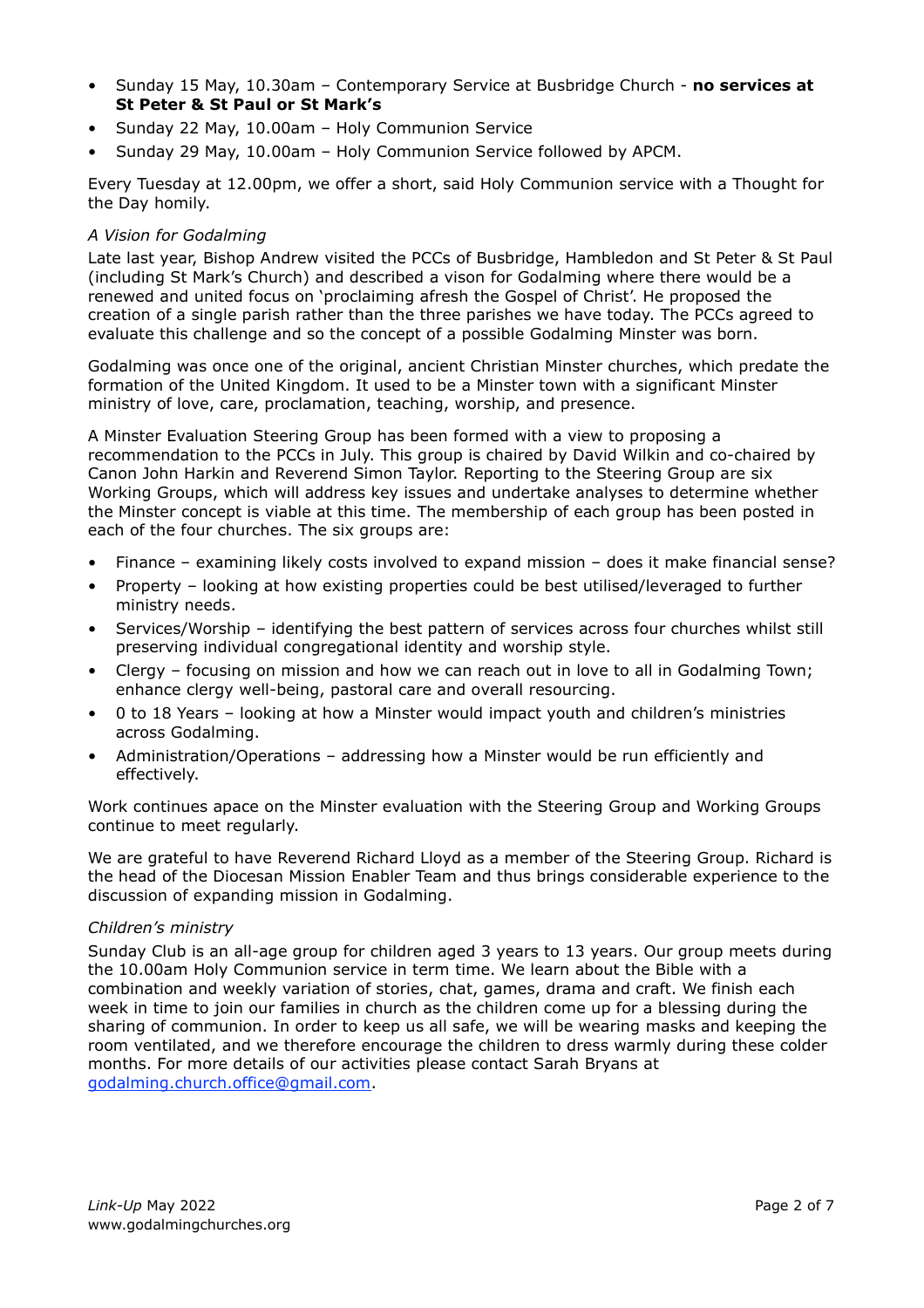#### *New Baby Group*

A new baby group (newborn to crawlers) has started at St Peter and St Paul's and is running on Wednesday mornings from 10.00am to 11.00am during term time. The group is led by Vickie Nye, our Children and Families worker. We hope to welcome and support some new families, and there will be space for up to eight families. For more details please contact Vickie at [godalmingparishoctots@gmail.com.](mailto:godalmingparishoctots@gmail.com)

#### *Alpha Course*

The next Alpha Course began with supper in the Octagon at St Peter and St Paul's Church on Wednesday 27 April 2022 at 7.30pm. Please contact Reverend Canon John Harkin at [canonjohngodalming@btinternet.com](mailto:canonjohngodalming@btinternet.com) or Reverend Sheila Samuels at [curate.godalming@gmail.com](mailto:curate.godalming@gmail.com) if you would like to join us. <https://parishofgodalming.org.uk/alpha-course/>

#### **St Mark's**

All services start at 10.00am. There is a balance of services each month including an All-Age Service on the first Sunday, and Holy Communion and different Bible-based acts of worship on the other Sundays. The services are set in a small, informal and friendly setting, including prayer, music and activities with something for everyone.

#### *Smart Tots*

This is a new church-led activity for parents and toddlers at St Mark's. The group meets on Wednesdays, from 9.00am to 11.00am. The aim is to offer a welcoming space for toddlers and parents to socialise and meet new people and make friends. Activities commenced after the Easter break on Wednesday 20 April.

#### *Foodbank*

The Foodbank requirement list is updated on a monthly basis on the website. Your Foodbank donations are important, and any items you wish to donate should be taken to St Mark's Church and Community Centre. If you would like to donate to the Foodbank by bank transfer, please contact Karen Milton, our Community Centre Co-ordinator, at [stmarkscentre@googlemail.com,](mailto:stmarkscentre@googlemail.com) who will provide the bank details.

We need volunteers to help out on a Monday afternoon from 12.00pm until 2.30pm. Helpers provide a warm welcome and hospitality to people needing to use the foodbank. Helpers also help with stocking shelves and packing parcels. If you would like more information, then please contact Reverend Sheila Samuels.

#### *Report on fundraising afternoon*

On Sunday 24 April, members of St Mark's and St Peter & Paul's churches enjoyed a concert given by Margaret Watson, a celebrated harpist. They were joined by members of several local community groups, and a cream tea, ably provided by family and friends, rounded off a pleasant afternoon. Donations will be made to both churches.

[www.parishofgodalming.org.uk](http://www.parishofgodalming.org.uk/)

### St John's Parish Church, Farncombe

We were delighted to be able to celebrate Easter fully in our usual way for the first time since 2019, and on Easter Day had our highest number of communicants since the pandemic began.

We held our Annual Parish Meeting on Sunday 24 April, and look forward to another year of trying to be part of God's people in Farncombe as best we can.

We are aware of refugees from Ukraine beginning to arrive in the area and have congregational links with one while other church members have applied to be hosts through the Government system and are waiting to hear more. We look forward to working with them and with the secular groups and agencies too to give what support we can.

[www.farncombe.org.uk](http://www.farncombe.org.uk/)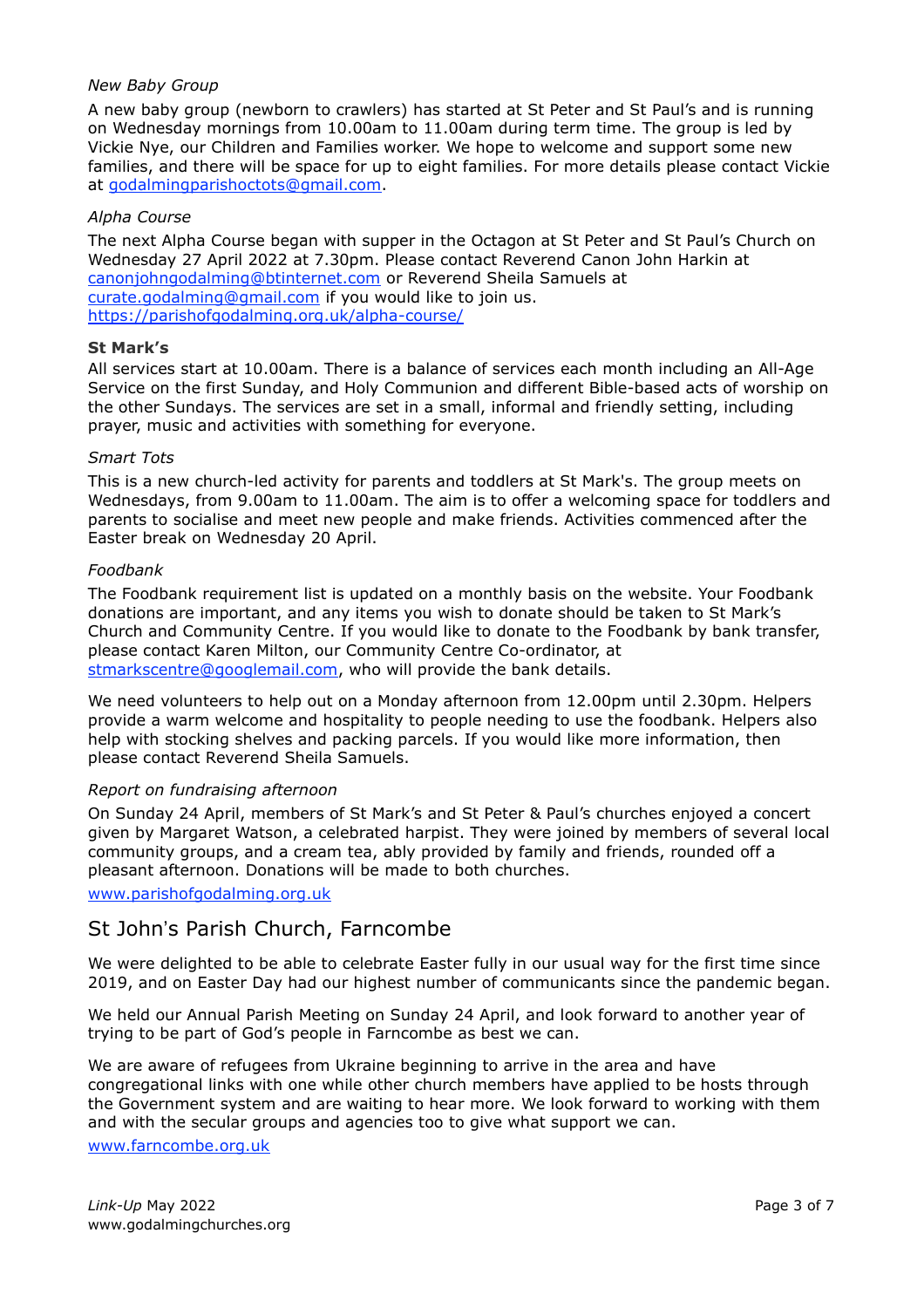# Busbridge&Hambledon Church

The Yew Tree Café at Busbridge Church opened on 23 March and welcomes all visitors from 8.30am to 4.00pm on weekdays, and from 10.00am to 2.00pm on Saturdays. The takeaway hatch and terrace are open until 4.30pm too. It's a wonderful space, serving barista coffee and delicious handmade cakes and snacks, with a team of volunteers available to chat and make visitors feel at home. It's been great to see a steady flow of visitors including old friends and new faces. Please come along and try it.

[www.bhcgodalming.org](http://www.bhcgodalming.org/)

## Godalming Baptist Church

#### **Connect Breakfast for Women, Saturday 21 May, 9.00am to 11.00am**

You are warmly invited to have breakfast with us at the Jack Phillips, Wetherspoons, followed by our speaker, Canon Hazel Whitehead, who has written a book entitled *God in Lockdown* and will share thoughts of these times. It promises to be a very worthwhile morning. Numbers **must** be given by Sunday 15 May. Contact Sally Pollard on 01483 428646 or email [pollard3@hotmail.co.uk.](mailto:pollard3@hotmail.co.uk)

#### **Bereavement Service, Sunday 22 May, 2.30pm to 3.30pm**

Led by Rev Peter Jackson, followed by refreshments at Godalming Baptist Church. You are warmly invited to join us for this reflective Service for everyone who has lost loved ones, friends or neighbours at any time. Please contact Sally Pollard as above.

#### **Advance dates for June**

Saturday 4 June, 10.00am to 1.00pm – Coffee morning and floral/memorabilia displays, children's craft and 1950s children's games to commemorate the Queen's Platinum Jubilee. Please do join us at GBC – a warm welcome awaits!

Saturday 25 June, 10.00am to 12.00pm (coffee from 9.30am) – Life Issue: Autism, led by Suzette Jones. Please do join us for an informative session in understanding autism. Cost  $£5$ per person. Places are limited so please book early! Contact details: Sally Pollard – as above.

#### **Volunteers wanted**

We are seeking volunteers to be part of children's ecumenical outreach with a monthly assembly at Moss Lane School, so if you are free for an hour once a month on a Monday afternoon, do consider joining in this important opportunity. Text Catherine on 07973 927233 or email [catherine@lawtonfamily.net.](mailto:catherine@lawtonfamily.net)

[www.godalmingbaptistchurch.org.uk](http://www.godalmingbaptistchurch.org.uk/)

### Godalming United Church

#### **Online services:** [https://guc.online.church](https://guc.online.church/)

**Service recordings:** [www.guc.org.uk,](http://www.guc.org.uk/) <https://bit.ly/GUCYouTube>

It was with gladness that we once again journeyed through Holy Week together – the joy of Messy Church, the reflection of our sombre Upper Room Maundy Communion and of course the jubilation of Easter Sunday.

#### **Events in May**

- Sunday 15 May Soup and fruit lunch after morning service marking the start of Christian Aid Week – Street collection in High Street on Friday 20 May. Contact 01483 424286
- Saturday 21 May Messy Church, 3.00pm to 5.00pm. Family fun for all ages crafts, games, story and songs, party tea. [messy.church@guc.org.uk](http://messy.church@guc.org.uk)

#### **Further ahead**

We hope to have the collecting trailer for the Whitechapel Mission for the Homeless once again in late June/early July. Start collecting your items - especially men's clothing - now!

[www.guc.org.uk](http://www.guc.org.uk/)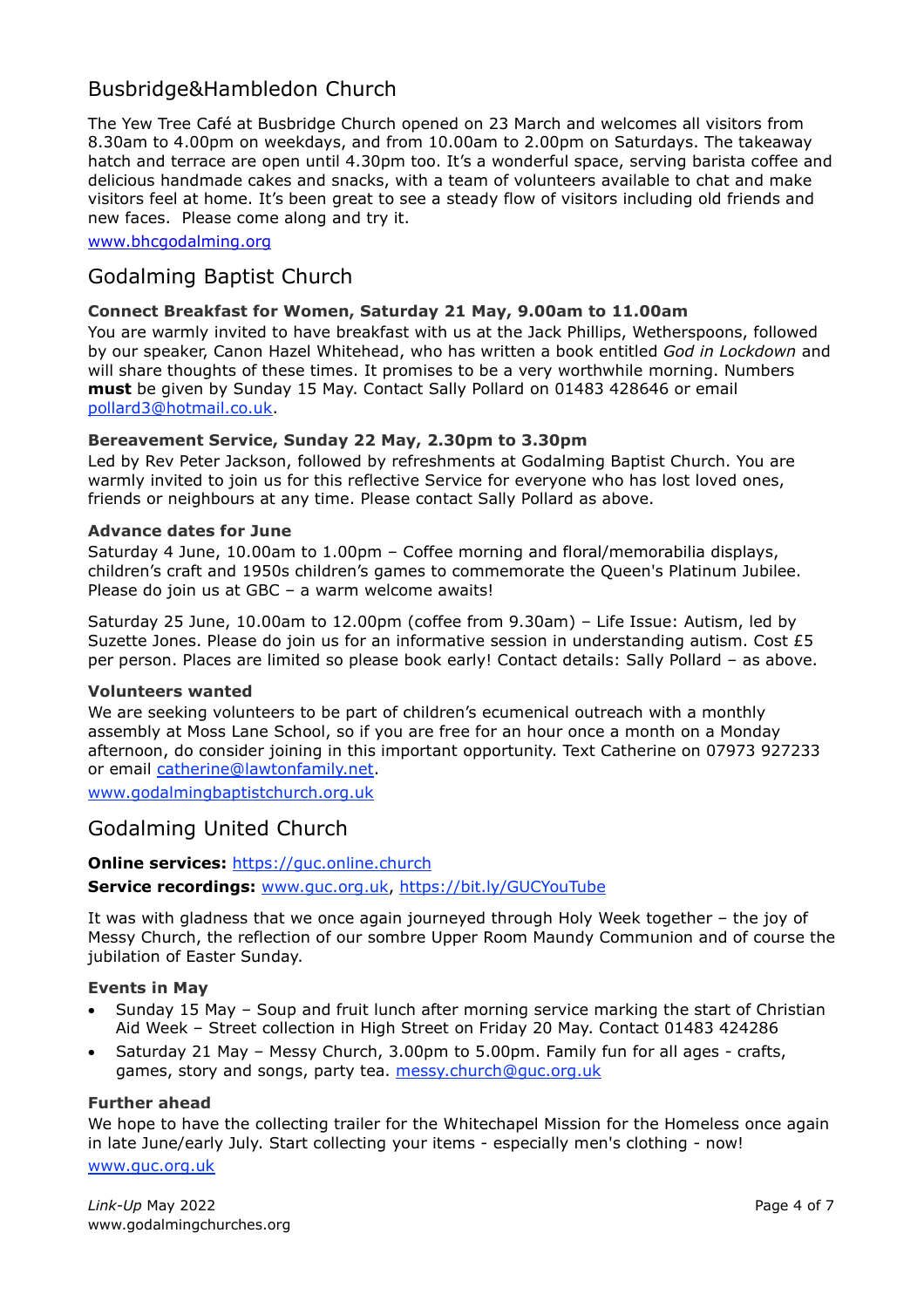## Roman Catholic Parish of St Edmund, King & Martyr, Godalming with St Joseph's Milford

#### **Celebrating the Ascension**

In this season following Easter we look towards the Ascension of the Lord, which we celebrate on Thursday 26 May, with Mass at 10.00am at St Joseph's Milford, and 7.30pm at St Edmund's Godalming; and with Evening Prayer for Ascension Day at St John's at 6.00pm.

#### **Mass times**

Weekend Masses are celebrated at St Edmund's (6.00pm Vigil Mass) on Saturday evening; and on Sundays at St John's Farncombe at 8.45am (with Children's Liturgy every Sunday, and Coffee after Mass on Sundays 1 and 15 May); and St Joseph's Milford at 10.30am.

Weekday Masses: the dates, times and venues of these vary and can be found on the calendar on our website: [www.stedsgod.com.](http://www.stedsgod.com/)

Our parish family celebrates four First Holy Communion Masses on Sunday 8 and 15 May, at which over 30 children in our parish receive Holy Communion for the first time, having prepared for this important moment at monthly sessions from September last year.

#### **Fundraising for Kasanka**

We start with a roving Cake Sale, organised by our Live Simply group, to raise funds for Kasanka, our twin parish in Zambia where the Ladywell Convent FMDM Sisters have a mission.

We will be selling home-baked cakes after each Mass on Saturday 30 April and Sunday 1 May. Donations of cakes – and funds – are greatly welcomed. Please contact Mary on 01483 428031 if you are able to help.

Our Kasanka fundraising continues with a Plant Sale at St Joseph's Church over the weekend of 21 and 22 May, held in memory of Pete Kelly RIP. If you are able to donate plants, fruit and veg seedlings and cuttings, we would love to hear from you. Please contact Jo on 07920 180495. Please come along to support the sale – there is plenty of parking at the church and the plants are on sale outside the church all through the weekend.

#### **Parish Summer Alpha Programme**

We are delighted to be running this course again, which offers an opportunity to explore life and the Christian faith in a friendly and informal environment. The course runs on Sunday evenings from 1 May from 7.00pm to 9.00pm, and each session includes supper, a short film and discussion. Full details and sign-up are on our website [www.stedsgod.com](http://www.stedsgod.com/) (scroll down the home page).

This course is open to everyone and is the ideal tonic to renew and to inspire you, especially if you feel your faith has waned as a result of recent world events. And, if you know of anyone who might like to come too, please invite them or offer to come along with them – as the greatest gift we can give a fellow human is faith, a gift which can last for eternity. For more information: Nicki and Alan on 01483 420859 or at [alion@btinternet.com.](mailto:alion@btinternet.com)

#### **Invited Season II - and an invitation to supper with Fr Jonathan**

This is the second season of the Diocesan mission 'Growing in Faith', which launched on Easter Monday. Every Monday a new hour-long film is released online at

<https://www.abdiocese.org.uk/invited> with an inspiring talk from some great speakers and wonderful testimony. This is followed up by a Thursday conversation at 7.30pm on 5, 12 and 19 May, leading us into Ascension and Pentecost, and it comes with an invitation from Fr Jonathan to join him at 7.00pm at 19 Croft Road for supper, prayer and conversation about the episode of the week. If you would like to join him for one of these, please drop him an email: [pp.godalming@abdiocese.org.uk.](mailto:pp.godalming@abdiocese.org.uk)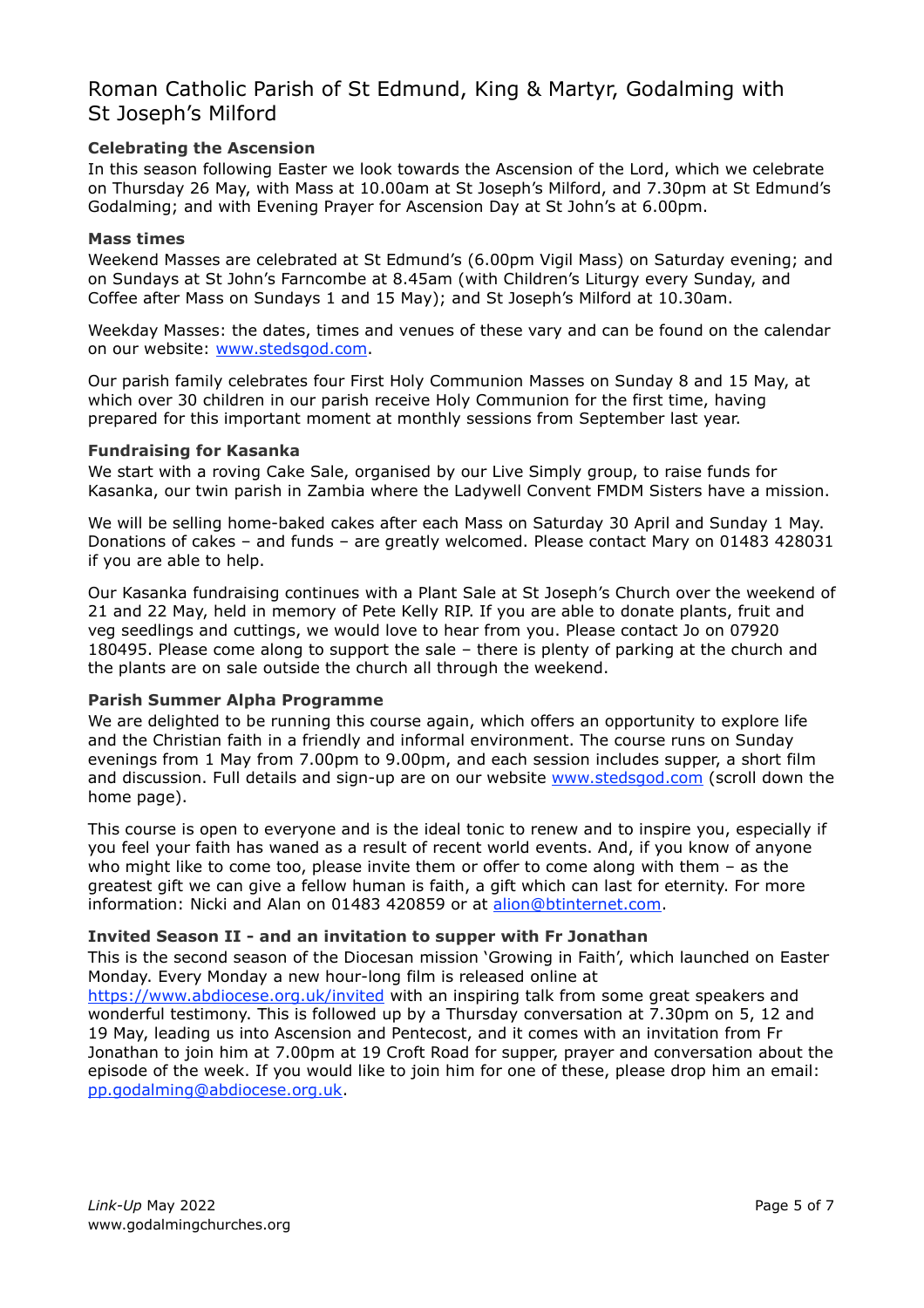#### **Parish Forum, Wednesday 18 May, 8.00pm, with refreshments served from 7.30pm**

This is an opportunity for an update on what's going on in the parish, to discuss plans and finance and to offer some feedback. Forum meetings take place two or three times a year, and all parishioners are warmly invited.

#### **Parish gatherings**

Our regular parish gatherings continue during May, and we offer a warm welcome to all:

- Bumps & Babes on Mondays at 10.30am at St John's, Farncombe
- SVP Afternoon Tea on Wednesday 12 May at 2.30pm at the United Reformed Church, Elstead (to book phone Janet on 07990 717067)
- Prayer Group on Monday evenings at 5.00pm (phone Richard on 01252 703830)
- Live Simply meeting on Monday 9 May at 7.30pm (email: [jolewry@aol.com\)](mailto:jolewry@aol.com).

If you would like help with getting to Mass or attending parish events, please get in touch with Alan on 01483 420859.

#### **Prayer for Ukraine**

We continue to pray for peace in Ukraine, and share this prayer from the Catholic Bishops Conference of England & Wales – [www.cbcew.org.uk/pray-for-peace-in-ukraine.](https://www.cbcew.org.uk/pray-for-peace-in-ukraine/)

*Almighty and Great God, accept our gratitude for your boundless mercy towards us.*

*Hear the supplication of our afflicted hearts for the land and people of Ukraine, as they confront foreign aggression and invasion.*

*Open the eyes of those who have been overtaken by a spirit of deception and violence, that they be horrified by their works.*

*Grant victory over the powers of evil that have arisen, and bless Ukraine with your gifts of liberty, peace, tranquillity and good fortune.*

*We implore you, O Merciful God, look with grace upon those who courageously defend their land.*

*Remember the mothers and fathers, the innocent children, widows and orphans, the disabled and helpless, those seeking shelter and refuge, who reach out to you and to their fellow human beings looking for mercy and compassion.*

*Bless the hearts of those who have already shown great generosity and solidarity, and those who prepare to receive their Ukrainian brothers and sisters in Ukraine's greatest time of need.*

*Bring us together as your children, your creation, and instil in us your strength, wisdom and understanding.*

*May you be praised and glorified, now and forever, and to the ages of ages.*

*Amen.*

[https://stedsgod.com](https://stedsgod.com/)

#### Godalming Quakers

This spring, Friends have delighted in holding a number of Sunday worship sessions outdoors – whenever the weather is sunny and dry - in the beautiful walled garden of the Godalming Quaker Meeting House.

A series of circular walks started in February, with plans to continue through the Summer and into Autumn. It is hoped that at least one of these will include a visit to the new Yew Tree Café at Busbridge Church.

[godalming.quakermeeting.org](https://godalming.quakermeeting.org/)